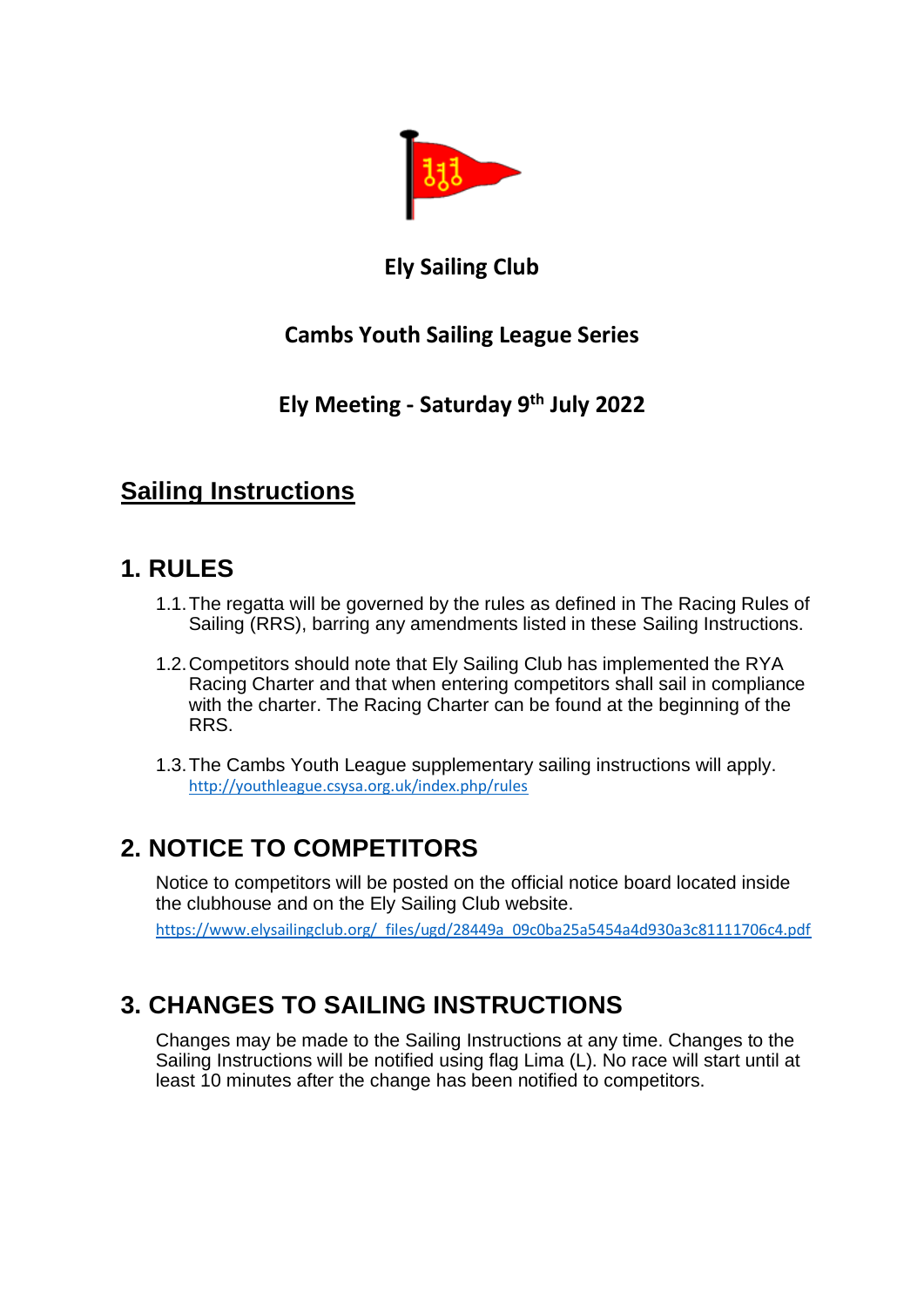## **4. SIGNALS MADE ASHORE**

- 4.1. Signals made ashore will be displayed on the white Starters Box
- 4.2. When flag AP is displayed ashore, '1 minute' is replaced with 'not less than 10 minutes' in the race signal AP.

## **5. SCHEDULE OF RACES**

- 5.1. The series will consist of up to 3 races.
- 5.2. The proposed starting times are shown in the following table.

| <b>Date</b>               | Race | <b>Start Time</b>                  |
|---------------------------|------|------------------------------------|
| 9 <sup>th</sup> July 2022 |      | 11:00 (Warning Signal 10:55)       |
|                           |      | After lunch. No earlier than 12:30 |
|                           |      | <b>ASAP After Race 2</b>           |

### **6. CLASS FLAGS**

Due to the wide variation of boat speeds competing, boats may be started in flights. This will be determined once entries are known. For example:

| <b>Flight</b> | <b>Class</b>                                                      | <b>Flag</b>              |
|---------------|-------------------------------------------------------------------|--------------------------|
|               | Optimists and dinghies of similar<br>vardstick.                   | <b>Numeral Pennant 1</b> |
|               | Mirrors, Toppers and dinghies of<br>similar vardstick.            | <b>Numeral Pennant 2</b> |
| 3             | Lasers, Graduates, Enterprises and<br>boats of similar yardstick. | <b>Numeral Pennant 3</b> |

# **7. RACING AREA**

This may include the whole of the lake. (See map that is diagram only, or the pin board).

# **8. THE COURSES**

- 8.1. Courses will be displayed on the Course Board in the Starters Box
- 8.2. The course may be changed after the first race. Any change will be indicated by the Signal Flag Lima (L) over Signal Flag Charlie (C) being displayed. In this case Sailing Instruction 3 applies.
- 8.3. The course boards indicate the sequence of rounding the marks from left to right and the background colour Red or Green indicates which way to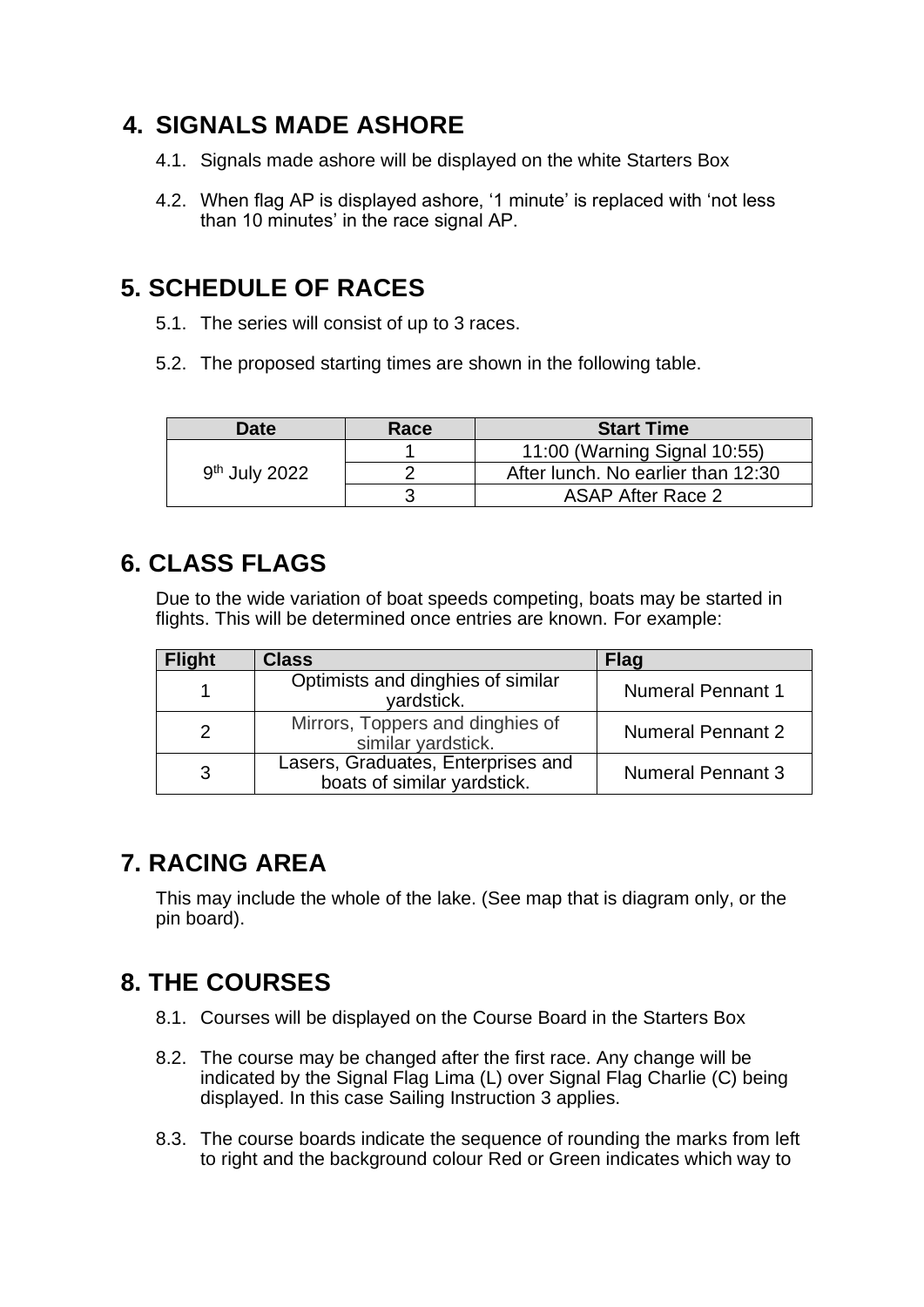round the mark Red to Port and Green to Starboard. The number of laps may be indicated by a black numeral on a white background.

8.4. The start line will become a gate for each lap thereafter.

### **9. MARKS**

Marks are numbered 1-8 and are moveable spherical orange buoys, which will be in the approximate area shown on the map. (Appendix 1) A lead boat may be provided at the discretion of the Race Officer.

# **10. AREAS THAT ARE OBSTRUCTIONS**

The following areas are designated as obstructions:

- A. Islands
- B. Jetties & Pontoons
- C. Areas marked with stakes and buoys
- D. A safety boat in close attendance to a small craft or competitor in difficulty.

#### **11. THE START**

- 11.1. Races will be started by using RRS 26 with the warning signal made 5 minutes before the starting signal.
- 11.2. The start signal for the first fight will act as the 5 minute signal of the second fight and so on.
- 11.3. The starting line shall be between the Committee Boat mast and a Yellow Buoy with a blue or pink flag.
- 11.4.An inner distance mark will be used. Any competitor passing between the inner distance mark and the Committee Boat will be disqualified unless they re-round the Committee Boat or an outer distance mark and pass correctly through the line to start.
- 11.5.Boats whose warning signal has not been made shall avoid the starting area during the starting sequence for other races.

## **12. THE FINISH**

- 12.1. The finish line will be between a Committee Boat (which may not be the starting Committee Boat) and a spherical yellow buoy with a blue or pink flag.
- 12.2.After approximately 45 minutes (or at the Race Officer's discretion) Flag "S" plus two sound signals will signify that the race is to be finished.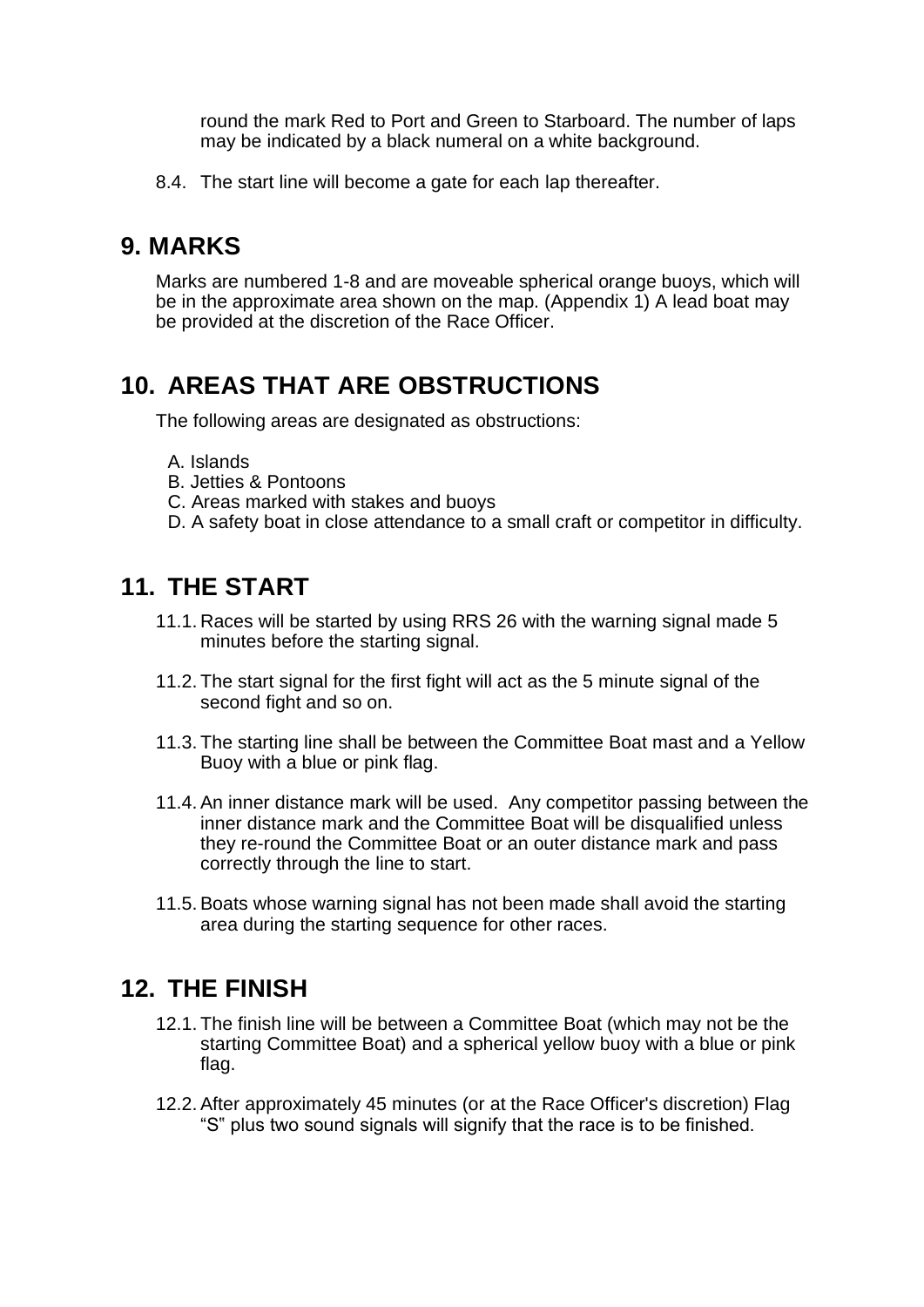- 12.3.Each boat will be finished as it passes through the "gate" to complete the lap that it is sailing when the race is shortened. Average lap times will be applied.
- 12.4. The committee boat will display a blue flag when it is in position as the finishing line.
- 12.5. The number of laps completed and the total elapsed time will be recorded for each boat.
- 12.6.After finishing, boats shall keep clear of the finishing gate and of all boats that are continuing to race.

### **13. PENALTY SYSTEM**

Boats which fail to start or finish correctly or to sail the course as set and thus fail to comply with RRS28 may be disqualified without protest or a hearing, except that boats that fail to pass through the upwind gate (see S.I.8.4) will not be disqualified but will be credited only with the number of laps they have sailed correctly. The Race Committee shall record the finishing time or place as appropriate as well as noting the disqualification. This changes RRS63.1.

## **14. TIME LIMITS AND TARGETS**

14.1. Time limits and target times are as follows:

- Target time for each race will be 45 minutes. Time limit for each race will be 75 minutes.
- Failure to meet the target time will not be grounds for redress. This changes rule 62.1(a).
- 14.2.Boats failing to finish within 30 minutes after the first boat sails the course and finishes will be scored Did Not Finish without a hearing. This changes rules 35, A4 and A5.

## **15. PROTEST AND REQUEST FOR REDRESS**

- 15.1.Intention to protest must be raised with the Committee boat at the end of the relevant race.
- 15.2.Protest forms are available in the Starters Box. Protests and requests for redress or reopening shall be delivered there within the appropriate time limit.
- 15.3.The protest time limit for the first race is 30 minutes after the last boat has finished and the time limit for the last two races is 30 minutes after the last boat has finished the last race of the day. If all races are back-to-back, the protest time limit for all races is 30 minutes after the last boat has finished the last race of the day.
- 15.4.Notices will be posted no later than 30 minutes after the protest time limit to inform competitors of hearings in which they are parties or named as witnesses. Hearings will be held in the Starters Box.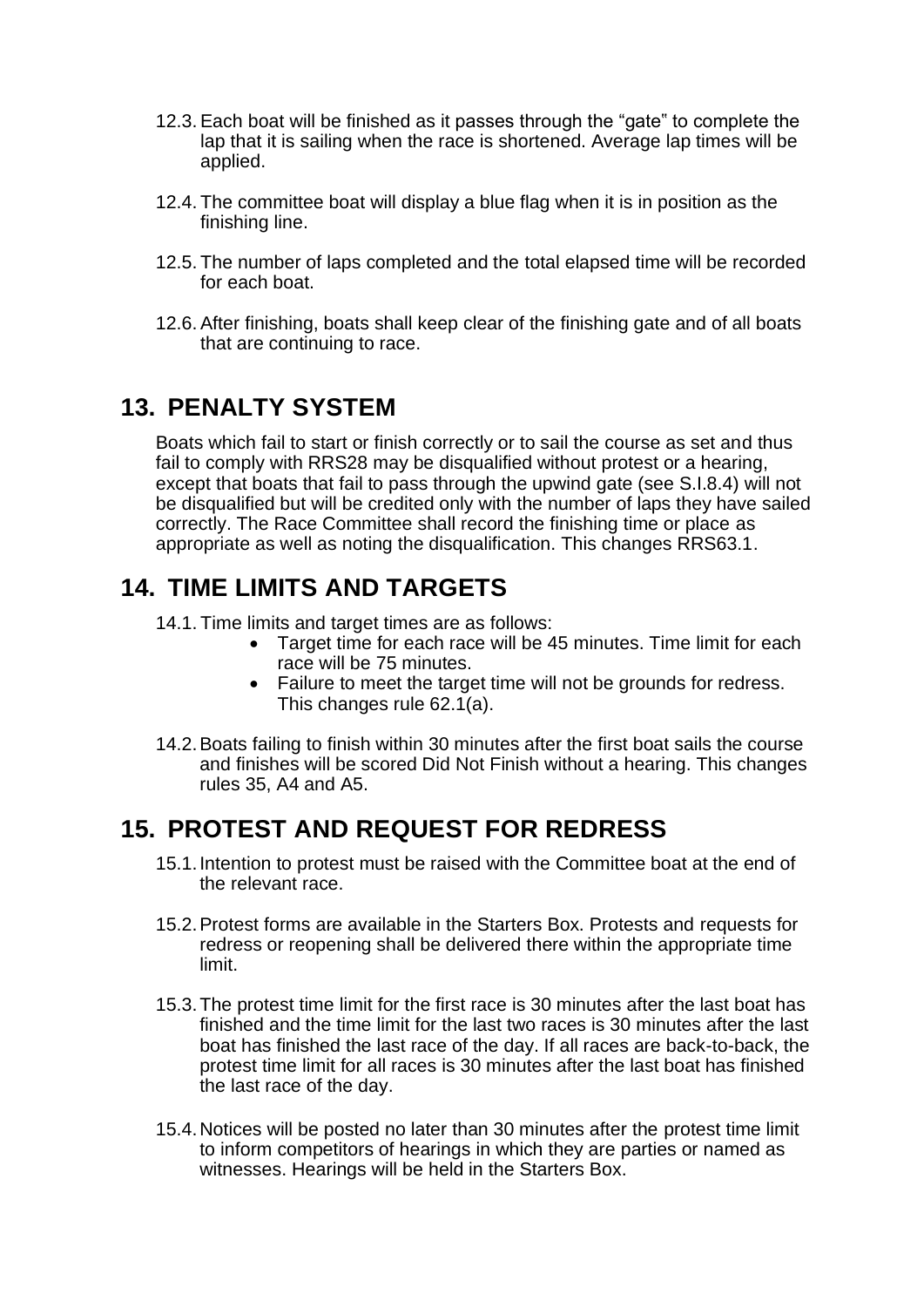15.5.Notices of protests by the race committee or protest committee will be posted to inform boats under rule 61.1(b).

## **16. SCORING**

- 16.1.The Low Point System of Appendix A4 will apply.
- 16.2.One race is required to be completed to constitute a series.
- 16.3.(a) When two or fewer races have been completed, a boat's series score will be the total of her race scores.
	- (b) When three races have been completed, a boat's series score will be the total of her race scores excluding her worst score.

## **17. SAFETY REGULATIONS**

- 17.1.The responsibility for a boat's decision to participate in a race or to continue racing is hers alone. RRS 4.
- 17.2.All competitors shall wear a personal flotation devices at all times when afloat, except briefly when changing or adjusting clothing or personal equipment. Wet suits and dry suits are not considered personal flotation devices. This changes rule 40 and the preamble to Part 4.
- 17.3.A boat that retires from a race shall notify the race committee as soon as possible.
- 17.4.The provision of a race management team, RIBs and other officials and volunteers does not relieve the boat of their own responsibilities.
- 17.5.The provision of RIB cover is limited to such assistance, particularly in extreme weather conditions, as can practically provided in the circumstances.
- 17.6.It is a condition of racing that a Competitor shall comply with the instructions of RIB crews. Any action by these crews solely intended to ensure the safety of a competitor, such as recovering crew or separated components of the boat, is not "outside help" as defined in RRS 41 and is not subject to protest from another competitor. The competitor may continue to race.
- 17.7.Where the RIB crew renders assistance greater than that necessary solely for safety considerations, such as righting or re-orientating the boat, providing spares or effecting repairs, the crew may so advise the competitor who shall retire immediately.
- 17.8. No action by a RIB when performing activities deemed necessary for safety reasons will constitute grounds for redress.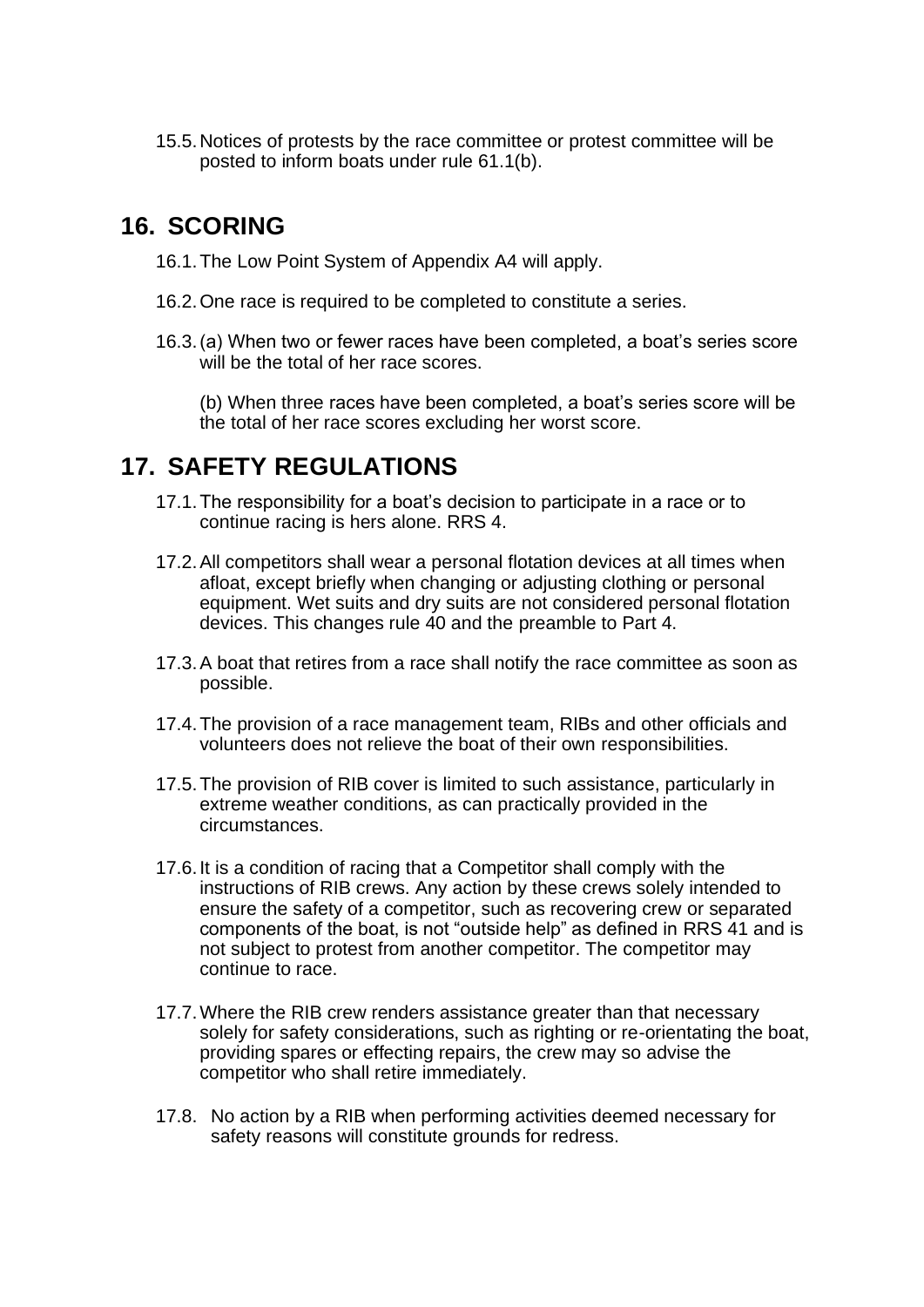# **18. REPLACEMENT OF CREW OR EQUIPMENT**

- 18.1. Substitution of competitors will not be allowed without prior written approval of the race committee.
- 18.2. Substitution of damaged or lost equipment will not be allowed unless authorised by the race committee. Requests for substitution shall be made to the committee at the first reasonable opportunity.

# **19. EQUIPMENT AND MEASUREMENT CHECKS**

A boat or equipment may be inspected at any time for compliance with the class rules and sailing instructions. On the water, a boat can be instructed by a race committee equipment inspector or measurer to proceed immediately to a designated area for inspection.

# **20. TRASH DISPOSAL**

Boats shall not put trash in the water. Trash may be placed aboard support and race committee boats.

# **21. PRIZES**

Ely Sailing Club Organising Committee will award prizes for the following:

- Overall Leading three (3) competitors.
- 14 years of age and under Leading two (2) competitors.
- 11 years of age and under Leading two (2) competitors.
- Youngest Competitor.
- Endeavour Prize.
- Team Prize.

#### **22. DISCLAIMER OF LIABILITY AND INSURANCE RISK STATEMENT**

Rule 4 of the Racing Rules of Sailing states: "The responsibility for a boat's decision to participate in a race or to continue racing is hers alone."

Sailing is by its nature an unpredictable sport and therefore involves an element of risk. By taking part in the event, each competitor agrees and acknowledges that:

- a) They are aware of the inherent element of risk involved in the sport and accept responsibility for the exposure of themselves, their crew and their boat to such inherent risk whilst taking part in the event;
- b) They are responsible for the safety of themselves, their crew, their boat and their other property whether afloat or ashore;
- c) They accept responsibility for any injury, damage or loss to the extent caused by their own actions or omissions;